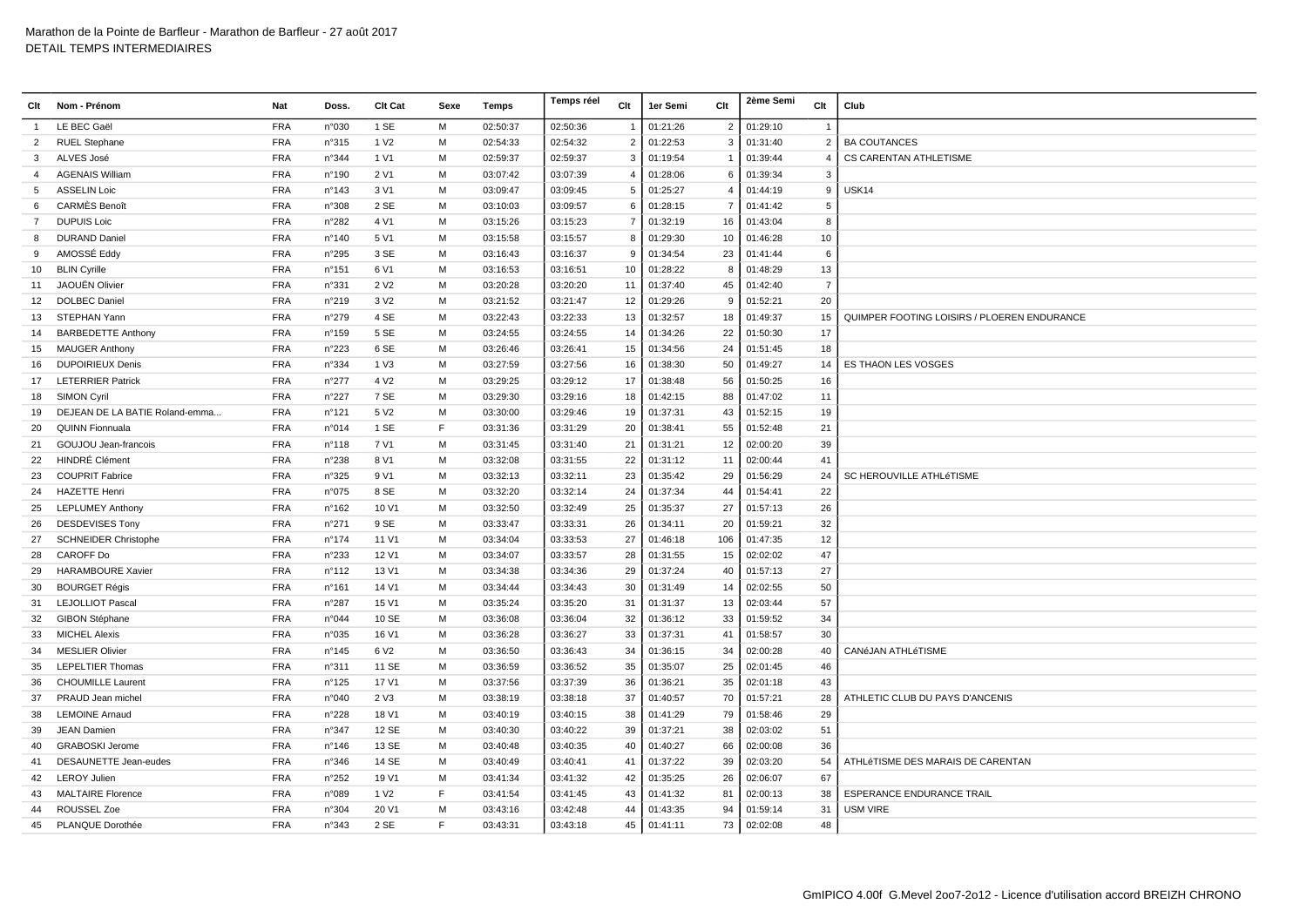| Clt | Nom - Prénom                    | Nat        | Doss.           | Clt Cat           | Sexe | Temps    | Temps réel | Clt | 1er Semi | Clt | 2ème Semi | Clt | Club                            |
|-----|---------------------------------|------------|-----------------|-------------------|------|----------|------------|-----|----------|-----|-----------|-----|---------------------------------|
| 46  | <b>CHARDIN Arnaud</b>           | <b>FRA</b> | n°133           | 15 SE             | M    | 03:43:47 | 03:43:35   | 46  | 01:35:55 | 30  | 02:07:40  | 78  |                                 |
| 47  | <b>DELAHAYE Pierre</b>          | <b>FRA</b> | n°337           | 21 V1             | M    | 03:43:48 | 03:43:42   | 47  | 01:39:17 | 60  | 02:04:26  | 61  |                                 |
| 48  | LAMACHE Jean-françois           | <b>FRA</b> | n°090           | 22 V1             | м    | 03:44:24 | 03:44:12   | 48  | 01:40:50 | 69  | 02:03:23  | 55  |                                 |
| 49  | <b>LEBRESNE Reinald</b>         | <b>FRA</b> | n°123           | 23 V1             | м    | 03:45:03 | 03:44:43   | 49  | 01:39:29 | 61  | 02:05:14  | 65  |                                 |
| 50  | <b>BEZIER Jerome</b>            | <b>FRA</b> | n°335           | 24 V1             | м    | 03:45:32 | 03:45:28   | 50  | 01:41:14 | 74  | 02:04:15  | 59  |                                 |
| 51  | <b>PICOT Armand</b>             | <b>FRA</b> | n°170           | 16 SE             | M    | 03:46:11 | 03:45:55   | 51  | 01:36:09 | 32  | 02:09:47  | 95  | <b>AS TOURLAVILLE</b>           |
| 52  | <b>JOSSET Thierry</b>           | <b>FRA</b> | n°204           | 7 V <sub>2</sub>  | M    | 03:46:28 | 03:46:24   | 53  | 01:38:15 | 49  | 02:08:09  | 83  |                                 |
| 53  | <b>HOLLE Eleonore</b>           | <b>FRA</b> | $n^{\circ}155$  | 1 V1              | E    | 03:46:30 | 03:46:23   | 52  | 01:41:22 | 78  | 02:05:01  | 64  | <b>AS MEUDON</b>                |
| 54  | <b>POIRIER Alain</b>            | <b>FRA</b> | n°063           | 8 V <sub>2</sub>  | м    | 03:46:31 | 03:46:24   | 54  | 01:39:42 | 63  | 02:06:43  | 72  |                                 |
| 55  | VANDORME Ruddy                  | <b>FRA</b> | n°216           | 9 V <sub>2</sub>  | м    | 03:46:51 | 03:46:32   | 55  | 01:41:09 | 72  | 02:05:24  | 66  |                                 |
| 56  | LE GUENNEC Ludovic              | <b>FRA</b> | $n^{\circ}$ 199 | 25 V1             | м    | 03:46:56 | 03:46:53   | 58  | 01:37:47 | 46  | 02:09:07  | 90  |                                 |
| 57  | <b>LICIN Christian</b>          | <b>FRA</b> | n°019           | 10 V <sub>2</sub> | м    | 03:46:59 | 03:46:53   | 57  | 01:39:16 | 59  | 02:07:38  | 76  |                                 |
| 58  | <b>GIOT David</b>               | <b>FRA</b> | n°265           | 26 V1             | M    | 03:47:00 | 03:46:55   | 60  | 01:38:37 | 54  | 02:08:19  | 84  | <b>NORD COTENTIN ATHLETISME</b> |
| 59  | <b>PAPLORAY Vincent</b>         | <b>FRA</b> | n°250           | 27 V1             | м    | 03:47:09 | 03:46:47   | 56  | 01:47:06 | 109 | 01:59:42  | 33  |                                 |
| 60  | <b>WOLF Francois</b>            | <b>FRA</b> | n°039           | 11 V <sub>2</sub> | м    | 03:47:10 | 03:46:55   | 59  | 01:43:52 | 96  | 02:03:03  | 52  |                                 |
| 61  | <b>GAULE Jean-francois</b>      | <b>FRA</b> | n°067           | 12 V <sub>2</sub> | M    | 03:47:26 | 03:47:16   | 61  | 01:45:01 | 100 | 02:02:15  | 49  | S/L CLUB SPORTIF CARENTANAIS    |
| 62  | <b>RYDER James</b>              | <b>FRA</b> | n°267           | 17 SE             | м    | 03:48:07 | 03:47:51   | 62  | 01:35:41 | 28  | 02:12:10  | 109 |                                 |
| 63  | <b>MOUTIER Etienne</b>          | <b>FRA</b> | n°027           | 28 V1             | м    | 03:48:51 | 03:48:37   | 63  | 01:41:48 | 83  | 02:06:49  | 73  |                                 |
| 64  | <b>BOIS Christophe</b>          | <b>FRA</b> | n°124           | 29 V1             | M    | 03:49:00 | 03:48:50   | 65  | 01:41:53 | 85  | 02:06:58  | 75  |                                 |
| 65  | <b>GRIMAUD Damien</b>           | <b>FRA</b> | n°255           | 18 SE             | м    | 03:49:05 | 03:48:38   | 64  | 01:48:33 | 122 | 02:00:06  | 35  |                                 |
| 66  | <b>BOISBEAU Martial</b>         | <b>FRA</b> | n°293           | 30 V1             | M    | 03:49:22 | 03:49:07   | 66  | 01:48:55 | 126 | 02:00:13  | 37  |                                 |
| 67  | MAZÉ Nicolas                    | <b>FRA</b> | n°128           | 31 V1             | м    | 03:49:31 | 03:49:11   | 67  | 01:52:53 | 165 | 01:56:18  | 23  |                                 |
| 68  | LEVALLOIS Alexandre             | <b>FRA</b> | n°260           | 19 SE             | м    | 03:49:40 | 03:49:35   | 69  | 01:40:25 | 65  | 02:09:11  | 91  |                                 |
| 69  | <b>THIOLENT Christophe</b>      | <b>FRA</b> | n°008           | 32 V1             | м    | 03:49:42 | 03:49:22   | 68  | 01:41:42 | 82  | 02:07:40  | 77  |                                 |
| 70  | SEIGNEURIE Christophe           | FRA        | n°200           | 33 V1             | м    | 03:50:06 | 03:50:04   | 72  | 01:37:31 | 42  | 02:12:34  | 110 |                                 |
| 71  | <b>MATTER Eric</b>              | <b>FRA</b> | n°330           | 13 V <sub>2</sub> | M    | 03:50:14 | 03:50:11   | 73  | 01:40:59 | 71  | 02:09:12  | 92  | S/L U.S.O MONDEVILLE            |
| 72  | <b>HERAUVILLE Jacky</b>         | <b>FRA</b> | n°339           | 14 V <sub>2</sub> | M    | 03:50:19 | 03:50:02   | 70  | 01:40:25 | 64  | 02:09:37  | 94  |                                 |
| 73  | GOGO Alain                      | <b>FRA</b> | n°059           | 15 V <sub>2</sub> | м    | 03:50:21 | 03:50:02   | 71  | 01:38:15 | 48  | 02:11:48  | 107 | CA CONDE-TORIGNI                |
| 74  | <b>BIGARD-COIGNARD Virginie</b> | <b>FRA</b> | n°184           | 2 V1              | F    | 03:50:53 | 03:50:39   | 74  | 01:46:07 | 104 | 02:04:32  | 62  |                                 |
| 75  | <b>BOULAY Paul</b>              | <b>FRA</b> | n°212           | 20 SE             | м    | 03:51:21 | 03:51:16   | 75  | 01:32:27 | 17  | 02:18:49  | 135 |                                 |
| 76  | LE NY Gwenaël                   | <b>FRA</b> | $n^{\circ}254$  | 34 V1             | м    | 03:51:48 | 03:51:30   | 76  | 01:49:47 | 134 | 02:01:44  | 45  |                                 |
| 77  | LEBOEUF Sébastien               | <b>FRA</b> | n°002           | 35 V1             | M    | 03:51:55 | 03:51:44   | 77  | 01:41:19 | 75  | 02:10:26  | 102 |                                 |
| 78  | BILLAUD Jean marie              | <b>FRA</b> | $n^{\circ}$ 179 | 16 V <sub>2</sub> | M    | 03:52:06 | 03:52:05   | 79  | 01:40:49 | 68  | 02:11:16  | 105 |                                 |
| 79  | <b>TAIT Nicola</b>              | <b>FRA</b> | n°013           | 3 SE              | E    | 03:52:10 | 03:52:03   | 78  | 01:38:53 | 57  | 02:13:10  | 111 |                                 |
| 80  | <b>DEBRIX Alain</b>             | <b>FRA</b> | n°305           | 17 V <sub>2</sub> | M    | 03:52:33 | 03:52:21   | 80  | 01:43:49 | 95  | 02:08:33  | 86  |                                 |
| 81  | <b>MARCOURT Adrien</b>          | <b>FRA</b> | $n^{\circ}$ 135 | 21 SE             | м    | 03:52:52 | 03:52:51   | 82  | 01:38:31 | 51  | 02:14:20  | 116 |                                 |
| 82  | PEZET Régis                     | <b>FRA</b> | n°003           | 22 SE             | м    | 03:53:01 | 03:52:47   | 81  | 01:42:08 | 87  | 02:10:40  | 104 |                                 |
| 83  | ROGGEMAN Antoine                | <b>FRA</b> | n°201           | 23 SE             | м    | 03:53:19 | 03:53:19   | 83  | 01:27:08 | -5  | 02:26:12  | 163 |                                 |
| 84  | <b>HUET Mathilde</b>            | <b>FRA</b> | n°073           | 4 SE              | E    | 03:53:39 | 03:53:30   | 84  | 01:50:17 | 142 | 02:03:13  | 53  |                                 |
| 85  | PETITTEVILLE Jean-luc           | <b>FRA</b> | n°245           | 3 <sub>V</sub> 3  | M    | 03:53:50 | 03:53:45   | 85  | 01:47:26 | 113 | 02:06:20  | 69  | <b>NCA</b>                      |
| 86  | <b>MOUNIER Michel</b>           | <b>FRA</b> | n°291           | 1 V4              | м    | 03:54:03 | 03:54:00   | 86  | 01:47:27 | 115 | 02:06:34  | 71  |                                 |
| 87  | <b>BLEUZE Aldrick</b>           | <b>FRA</b> | $n^{\circ}$ 171 | 36 V1             | м    | 03:55:31 | 03:55:12   | 87  | 01:44:37 | 99  | 02:10:36  | 103 |                                 |
| 88  | LAMAZOU Lawrence                | <b>FRA</b> | $n^{\circ}248$  | 24 SE             | м    | 03:55:45 | 03:55:28   | 88  | 01:41:20 | 77  | 02:14:08  | 115 |                                 |
| 89  | <b>SCHNEIDER Céline</b>         | <b>FRA</b> | n°042           | 3 V1              | E    | 03:55:46 | 03:55:35   | 89  | 01:46:18 | 107 | 02:09:17  | 93  |                                 |
| 90  | <b>BURNOUF Luc</b>              | <b>FRA</b> | n°231           | 4 V3              | M    | 03:55:52 | 03:55:46   | 92  | 01:47:42 | 117 | 02:08:04  | 82  |                                 |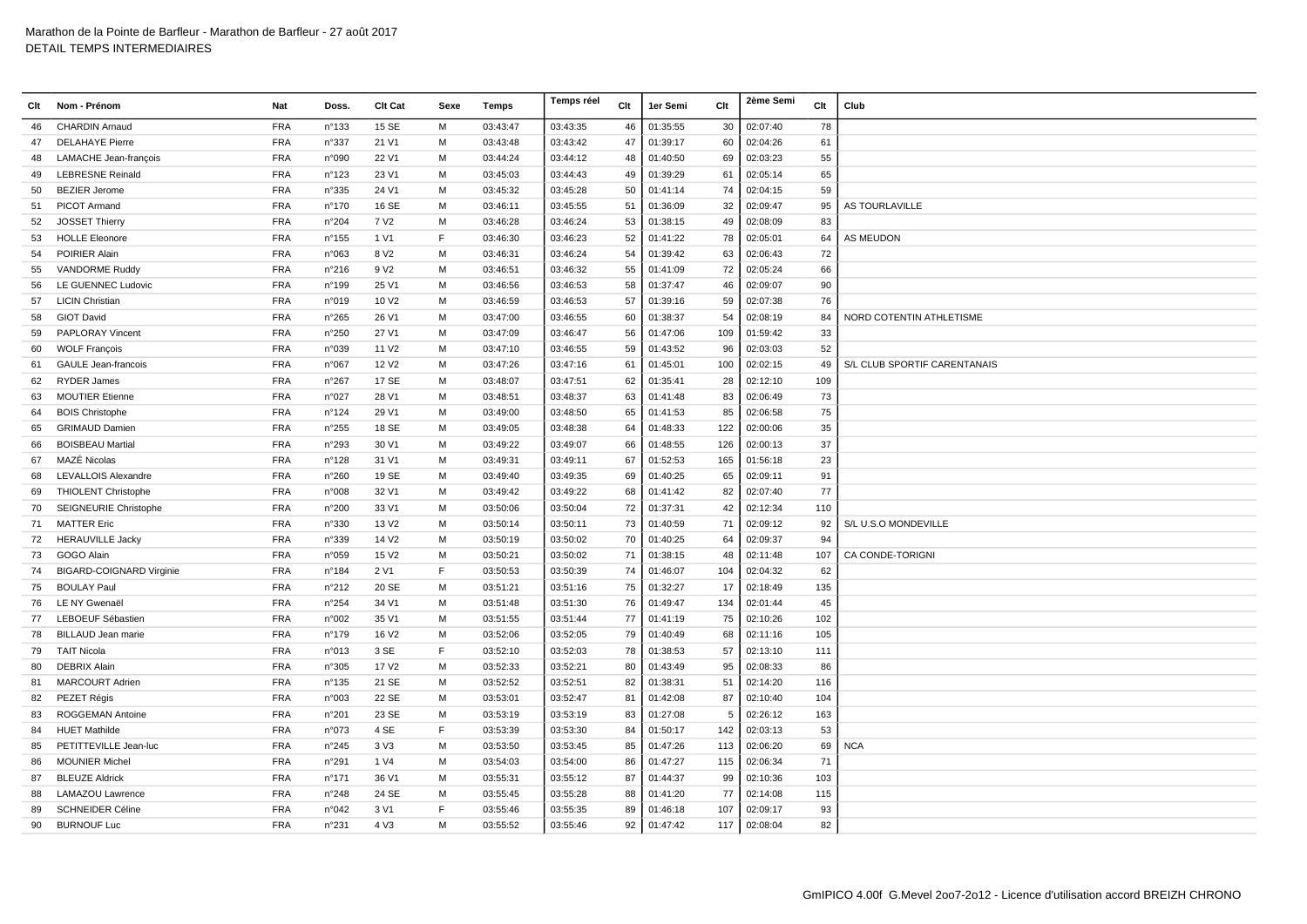| Clt | Nom - Prénom               | Nat        | Doss.           | Clt Cat           | Sexe | Temps    | Temps réel | Clt | 1er Semi | Clt | 2ème Semi | Clt | Club                       |
|-----|----------------------------|------------|-----------------|-------------------|------|----------|------------|-----|----------|-----|-----------|-----|----------------------------|
| 91  | <b>COUDERT Maxime</b>      | <b>FRA</b> | n°257           | 25 SE             | M    | 03:55:56 | 03:55:40   | 91  | 01:41:58 | 86  | 02:13:42  | 113 | ANDRESY ATHLéTISME         |
| 92  | <b>LELONG Yohann</b>       | <b>FRA</b> | n°018           | 26 SE             | M    | 03:55:57 | 03:55:38   | 90  | 01:45:34 | 102 | 02:10:04  | 99  |                            |
| 93  | <b>SCHOENER Nicolas</b>    | <b>FRA</b> | $n^{\circ}$ 115 | 37 V1             | м    | 03:55:58 | 03:55:52   | 93  | 01:49:41 | 132 | 02:06:12  | 68  |                            |
| 94  | <b>LECOQ Philippe</b>      | <b>FRA</b> | n°340           | 5 V3              | м    | 03:56:16 | 03:56:12   | 94  | 01:42:42 | 90  | 02:13:31  | 112 |                            |
| 95  | <b>NOLAND Nicolas</b>      | <b>FRA</b> | n°323           | 38 V1             | м    | 03:56:53 | 03:56:33   | 95  | 01:55:08 | 185 | 02:01:25  | 44  |                            |
| 96  | <b>SERVANTIE Roland</b>    | <b>FRA</b> | n°294           | 18 V <sub>2</sub> | M    | 03:57:09 | 03:56:58   | 96  | 01:50:34 | 144 | 02:06:25  | 70  |                            |
| 97  | <b>LEVEAU Jacques</b>      | <b>FRA</b> | n°278           | 19 V <sub>2</sub> | M    | 03:57:27 | 03:57:05   | 98  | 01:56:00 | 187 | 02:01:06  | 42  |                            |
| 98  | <b>LANDION Philippe</b>    | <b>FRA</b> | n°180           | 20 V <sub>2</sub> | м    | 03:57:36 | 03:57:01   | 97  | 01:53:29 | 171 | 02:03:32  | 56  |                            |
| 99  | <b>THURET Philippe</b>     | <b>FRA</b> | n°237           | 21 V <sub>2</sub> | м    | 03:58:15 | 03:57:50   | 99  | 01:53:50 | 177 | 02:04:01  | 58  | <b>FVP BOUSSAC</b>         |
| 100 | <b>DUTEIL Philippe</b>     | <b>FRA</b> | n°258           | 22 V <sub>2</sub> | м    | 03:58:17 | 03:58:07   | 100 | 01:50:16 | 141 | 02:07:51  | 79  | <b>RIVA COURIR</b>         |
| 101 | <b>TELLIER Laurent</b>     | <b>FRA</b> | $n^{\circ}246$  | 27 SE             | м    | 03:58:56 | 03:58:50   | 101 | 01:41:30 | 80  | 02:17:20  | 130 |                            |
| 102 | GIZZI Dorothee             | <b>FRA</b> | n°297           | 4 V1              | E    | 03:59:55 | 03:59:44   | 102 | 01:49:53 | 135 | 02:09:51  | 96  |                            |
| 103 | <b>ESPRIT Nathalie</b>     | <b>FRA</b> | n°097           | 5 V1              | E    | 04:00:18 | 03:59:52   | 103 | 01:51:13 | 152 | 02:08:40  | 87  | <b>CSM ROSNY SUR SEINE</b> |
| 104 | <b>FEUILLY Pierre</b>      | <b>FRA</b> | n°083           | 39 V1             | м    | 04:00:42 | 04:00:34   | 106 | 01:40:47 | 67  | 02:19:48  | 141 |                            |
| 105 | <b>GOODLIFFE Michael</b>   | <b>FRA</b> | n°060           | 40 V1             | м    | 04:00:45 | 04:00:32   | 105 | 01:39:32 | 62  | 02:21:00  | 145 |                            |
| 106 | <b>SORNIN Jerome</b>       | <b>FRA</b> | n°150           | 41 V1             | M    | 04:00:46 | 04:00:21   | 104 | 01:45:08 | 101 | 02:15:14  | 121 |                            |
| 107 | <b>RENAUT Sebastien</b>    | <b>FRA</b> | n°261           | 28 SE             | м    | 04:00:52 | 04:00:41   | 107 | 01:53:49 | 176 | 02:06:53  | 74  |                            |
| 108 | E SILVA Made               | <b>FRA</b> | n°046           | 23 V <sub>2</sub> | м    | 04:00:55 | 04:00:46   | 108 | 01:41:19 | 76  | 02:19:28  | 139 |                            |
| 109 | <b>MERCIER Benjamin</b>    | <b>FRA</b> | n°007           | 42 V1             | M    | 04:01:16 | 04:01:05   | 109 | 01:34:03 | 19  | 02:27:03  | 166 | <b>UA VERSAILLES</b>       |
| 110 | <b>DESCROIX Samuel</b>     | <b>FRA</b> | n°251           | 43 V1             | м    | 04:02:05 | 04:01:50   | 110 | 01:37:54 | 47  | 02:23:57  | 159 |                            |
|     | 111 THOMAS Viviane         | <b>FRA</b> | n°349           | 2 V <sub>2</sub>  | E    | 04:02:15 | 04:01:57   | 111 | 01:52:05 | 158 | 02:09:53  | 98  | <b>COURIR C LE PIED</b>    |
|     | 112 POIZEAU Christophe     | <b>FRA</b> | n°313           | 44 V1             | м    | 04:02:15 | 04:01:57   | 112 | 01:52:05 | 159 | 02:09:52  | 97  |                            |
| 113 | <b>LESOIF Joël</b>         | <b>FRA</b> | n°070           | 24 V <sub>2</sub> | м    | 04:02:17 | 04:02:13   | 113 | 01:50:38 | 145 | 02:11:36  | 106 | AC GRANVILLE "LES PIRATES" |
|     | 114 BERGEM Charlotte       | <b>FRA</b> | n°207           | 5 SE              | F    | 04:02:39 | 04:02:18   | 114 | 01:53:14 | 167 | 02:09:04  | 89  |                            |
| 115 | <b>PECHOUX Dominique</b>   | <b>FRA</b> | n°264           | 25 V2             | м    | 04:02:49 | 04:02:34   | 115 | 01:53:38 | 174 | 02:08:56  | 88  |                            |
|     | 116 JOLLIT Thierry         | <b>FRA</b> | n°037           | 45 V1             | M    | 04:02:53 | 04:02:51   | 116 | 01:44:01 | 97  | 02:18:50  | 136 | <b>BRAUD AC</b>            |
|     | 117 LHOSPITALIER Gildas    | <b>FRA</b> | n°312           | 26 V <sub>2</sub> | M    | 04:04:09 | 04:03:50   | 117 | 02:07:05 | 257 | 01:56:45  | 25  |                            |
| 118 | GIZZI Stephan              | <b>FRA</b> | n°296           | 27 V <sub>2</sub> | м    | 04:04:41 | 04:04:29   | 118 | 01:49:53 | 136 | 02:14:37  | 118 |                            |
| 119 | <b>LECHEVALIER Mylene</b>  | <b>FRA</b> | n°081           | 6 SE              | F    | 04:04:55 | 04:04:50   | 119 | 01:54:36 | 182 | 02:10:14  | 100 | 091012                     |
| 120 | <b>BACHELET Joel</b>       | <b>FRA</b> | n°280           | 6 V3              | м    | 04:05:01 | 04:04:51   | 120 | 01:48:35 | 123 | 02:16:17  | 124 | OLYMPIQUE DARNETAL         |
| 121 | <b>LE CORFF Yannick</b>    | <b>FRA</b> | n°058           | 46 V1             | м    | 04:05:31 | 04:05:27   | 122 | 01:50:50 | 147 | 02:14:38  | 119 |                            |
| 122 | DUCLOS Jean charles        | <b>FRA</b> | n°202           | 28 V <sub>2</sub> | м    | 04:05:38 | 04:05:18   | 121 | 01:38:31 | 52  | 02:26:47  | 165 | <b>COS HéROUVILLE</b>      |
|     | 123 LEMATTRE Jean-louis    | <b>FRA</b> | n°319           | 7 V3              | M    | 04:05:47 | 04:05:45   | 126 | 01:50:00 | 138 | 02:15:46  | 122 |                            |
| 124 | <b>BINARD Loïc</b>         | <b>FRA</b> | $n^{\circ}$ 176 | 47 V1             | M    | 04:05:49 | 04:05:28   | 123 | 01:57:03 | 195 | 02:08:25  | 85  |                            |
| 125 | <b>MILLET Alice</b>        | <b>FRA</b> | n°164           | 7 SE              | E    | 04:05:53 | 04:05:35   | 124 | 01:57:42 | 200 | 02:07:53  | 80  |                            |
| 126 | <b>MILLET François</b>     | <b>FRA</b> | $n^{\circ}163$  | 29 SE             | м    | 04:05:54 | 04:05:37   | 125 | 01:57:44 | 202 | 02:07:54  | 81  |                            |
| 127 | <b>GODARD Philippe</b>     | <b>FRA</b> | n°324           | 29 V <sub>2</sub> | м    | 04:06:14 | 04:06:06   | 127 | 01:52:04 | 157 | 02:14:02  | 114 |                            |
| 128 | LE MOIGNE Hervé            | <b>FRA</b> | $n^{\circ}292$  | 30 SE             | м    | 04:06:29 | 04:06:22   | 129 | 01:38:35 | 53  | 02:27:48  | 170 |                            |
| 129 | <b>DUFOSSE Gilles</b>      | <b>FRA</b> | $n^{\circ}272$  | 48 V1             | M    | 04:06:39 | 04:06:11   | 128 | 02:01:51 | 233 | 02:04:20  | 60  |                            |
| 130 | <b>PESTEL Pascal</b>       | <b>FRA</b> | n°010           | 30 V <sub>2</sub> | M    | 04:07:09 | 04:07:06   | 130 | 01:36:04 | 31  | 02:31:03  | 181 |                            |
| 131 | LE MARCHAND Julien         | <b>FRA</b> | n°328           | 31 SE             | м    | 04:07:51 | 04:07:31   | 131 | 01:53:08 | 166 | 02:14:23  | 117 |                            |
| 132 | LETOUPIN PUCHALA Christine | <b>FRA</b> | n°029           | 3 V <sub>2</sub>  | F    | 04:08:06 | 04:07:57   | 132 | 01:50:59 | 149 | 02:16:58  | 129 |                            |
| 133 | <b>BAUDOIN Pascal</b>      | <b>FRA</b> | n°183           | 31 V <sub>2</sub> | м    | 04:08:07 | 04:07:57   | 133 | 01:41:53 | 84  | 02:26:05  | 162 |                            |
| 134 | <b>REYNOUDT Aurelie</b>    | <b>FRA</b> | n°102           | 8 SE              | E    | 04:08:15 | 04:08:11   | 134 | 01:57:49 | 203 | 02:10:23  | 101 |                            |
|     | 135 VALOGNES Sylvain       | <b>FRA</b> | n°320           | 49 V1             | M    | 04:08:53 | 04:08:34   | 135 | 01:48:14 | 119 | 02:20:20  | 142 |                            |
|     |                            |            |                 |                   |      |          |            |     |          |     |           |     |                            |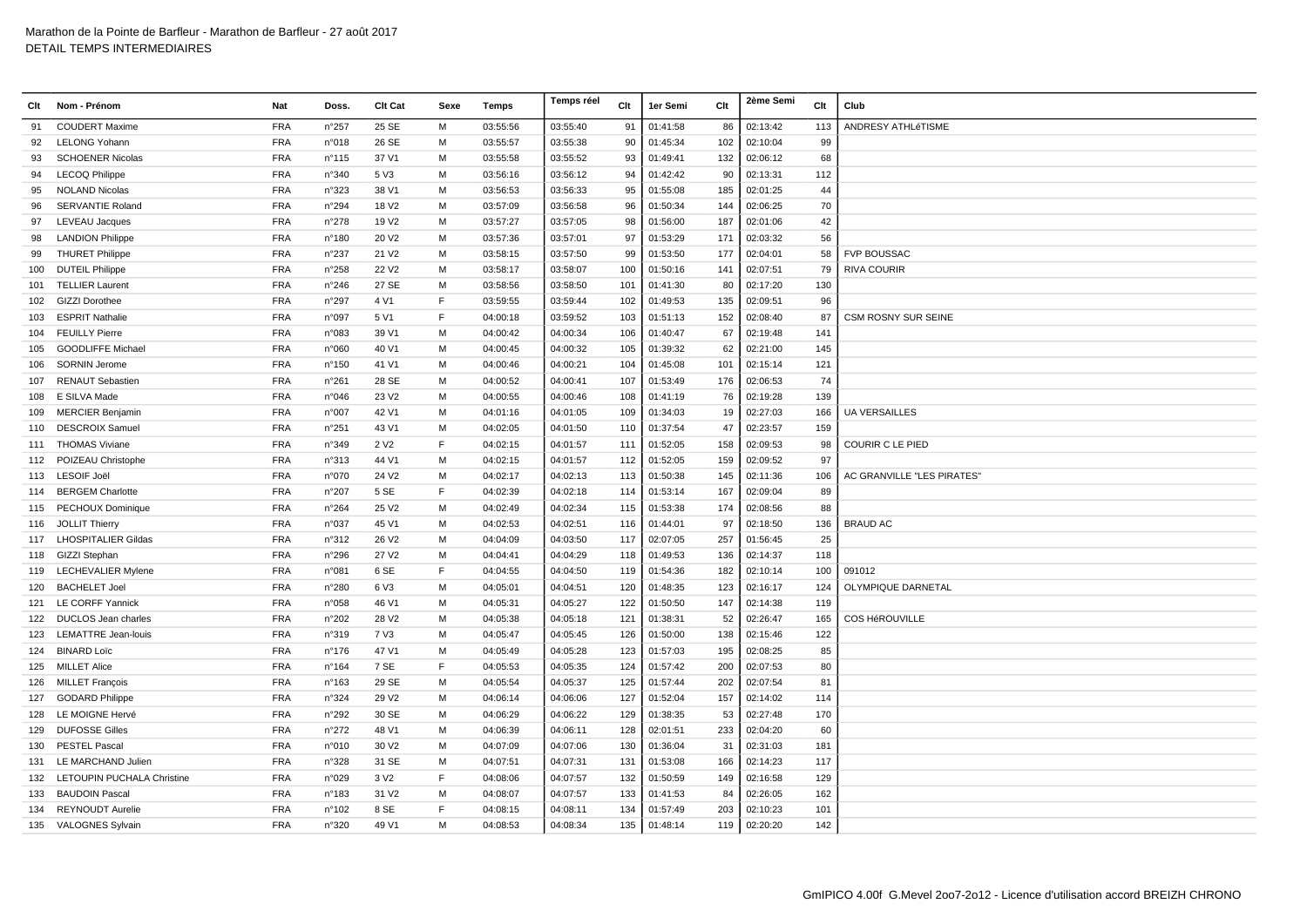| Clt | Nom - Prénom                    | Nat        | Doss.           | Clt Cat           | Sexe | Temps    | Temps réel | Clt | 1er Semi | Clt | 2ème Semi | Clt | Club                                      |
|-----|---------------------------------|------------|-----------------|-------------------|------|----------|------------|-----|----------|-----|-----------|-----|-------------------------------------------|
| 136 | <b>LE LIVEC Yannick</b>         | <b>FRA</b> | n°026           | 50 V1             | м    | 04:09:18 | 04:09:10   | 136 | 01:49:45 | 133 | 02:19:25  | 138 |                                           |
| 137 | <b>DEGROULT Roland</b>          | <b>FRA</b> | n°348           | 8 V3              | M    | 04:09:36 | 04:09:15   | 137 | 01:50:06 | 139 | 02:19:10  | 137 | <b>STADE SAINT LO</b>                     |
| 138 | <b>NOURY Valerie</b>            | <b>FRA</b> | n°269           | 4 V <sub>2</sub>  | F    | 04:09:38 | 04:09:30   | 138 | 01:47:29 | 116 | 02:22:02  | 151 | <b>SM MONTROUGE</b>                       |
| 139 | <b>BAJOLLE Max</b>              | <b>FRA</b> | n°129           | 51 V1             | M    | 04:09:49 | 04:09:36   | 139 | 01:48:21 | 120 | 02:21:15  | 147 |                                           |
| 140 | <b>LAUNEY Patrick</b>           | <b>FRA</b> | n°303           | 32 V <sub>2</sub> | M    | 04:09:57 | 04:09:42   | 140 | 01:51:09 | 150 | 02:18:34  | 133 |                                           |
| 141 | <b>DOREY Boris</b>              | <b>FRA</b> | n°068           | 32 SE             | м    | 04:09:57 | 04:09:43   | 141 | 01:51:09 | 151 | 02:18:35  | 134 |                                           |
| 142 | <b>DUFOUR Eric</b>              | <b>FRA</b> | n°198           | 52 V1             | м    | 04:10:03 | 04:09:44   | 142 | 01:53:14 | 168 | 02:16:30  | 126 | <b>COS HéROUVILLE</b>                     |
| 143 | <b>GLINEL Romain</b>            | <b>FRA</b> | n°226           | 33 SE             | м    | 04:10:04 | 04:09:51   | 143 | 01:47:14 | 110 | 02:22:37  | 152 |                                           |
| 144 | <b>LERICHE MESTAIS Emmanuel</b> | <b>FRA</b> | n°047           | 34 SE             | м    | 04:10:19 | 04:09:59   | 144 | 01:49:00 | 127 | 02:21:00  | 144 | PLUMAUGAT ATHLéTISME                      |
| 145 | <b>BOURLON Beatrice</b>         | <b>FRA</b> | n°236           | 5 V <sub>2</sub>  | F    | 04:10:45 | 04:10:20   | 145 | 01:58:13 | 209 | 02:12:07  | 108 | <b>FVP BOUSSAC</b>                        |
| 146 | <b>CAILLÉ Dominique</b>         | <b>FRA</b> | n°281           | 33 V <sub>2</sub> | м    | 04:10:51 | 04:10:42   | 146 | 01:53:53 | 179 | 02:16:49  | 127 |                                           |
| 147 | <b>LEOST Ronan</b>              | <b>FRA</b> | n°259           | 53 V1             | м    | 04:10:51 | 04:10:42   | 147 | 01:54:13 | 180 | 02:16:30  | 125 |                                           |
| 148 | <b>LECARDONNEL Valentin</b>     | <b>FRA</b> | n°096           | 35 SE             | м    | 04:11:09 | 04:11:00   | 148 | 01:50:18 | 143 | 02:20:42  | 143 | UNION ET CONCORDE BRICQUEBETAISE          |
| 149 | <b>CHEMIN Samuel</b>            | FRA        | n°085           | 54 V1             | м    | 04:12:15 | 04:12:08   | 149 | 01:52:38 | 163 | 02:19:31  | 140 |                                           |
| 150 | <b>DEHAYE Christophe</b>        | <b>FRA</b> | $n^{\circ}108$  | 34 V <sub>2</sub> | м    | 04:13:31 | 04:13:18   | 150 | 01:49:35 | 129 | 02:23:44  | 155 |                                           |
| 151 | <b>COINT Philippe</b>           | <b>FRA</b> | n°020           | 35 V2             | M    | 04:14:12 | 04:13:54   | 151 | 01:49:57 | 137 | 02:23:57  | 158 |                                           |
| 152 | <b>MASSET Laurent</b>           | <b>FRA</b> | n°080           | 36 V <sub>2</sub> | M    | 04:14:43 | 04:14:16   | 152 | 01:58:10 | 208 | 02:16:06  | 123 | ASSOCIATION SPORTIVE MULTIACTIVITES MAULE |
| 153 | <b>CHARPENTIER Gilles</b>       | <b>FRA</b> | n°032           | 37 V2             | M    | 04:15:39 | 04:15:26   | 153 | 01:56:58 | 193 | 02:18:28  | 131 | US MéTRO TRANSPORT                        |
| 154 | <b>FREMENT Yann</b>             | <b>FRA</b> | n°106           | 55 V1             | M    | 04:15:39 | 04:15:27   | 154 | 01:56:59 | 194 | 02:18:28  | 132 |                                           |
| 155 | <b>BIBAUT Nicolas</b>           | <b>FRA</b> | n°301           | 56 V1             | м    | 04:16:03 | 04:15:36   | 155 | 02:10:53 | 274 | 02:04:44  | 63  | <b>RCF ISSY AVIA</b>                      |
| 156 | DOUDARD Léandre                 | <b>FRA</b> | $n^{\circ}$ 191 | 9 V3              | м    | 04:16:14 | 04:16:11   | 156 | 01:50:48 | 146 | 02:25:23  | 160 |                                           |
| 157 | <b>HACCART Alexandre</b>        | <b>FRA</b> | n°307           | 36 SE             | M    | 04:16:53 | 04:16:31   | 157 | 01:48:35 | 124 | 02:27:56  | 172 |                                           |
| 158 | <b>FURLAN Julien</b>            | <b>FRA</b> | n°088           | 37 SE             | м    | 04:17:17 | 04:17:11   | 158 | 01:46:05 | 103 | 02:31:07  | 182 |                                           |
| 159 | <b>BAHEUX Martial</b>           | <b>FRA</b> | $n^{\circ}$ 137 | 57 V1             | м    | 04:18:02 | 04:17:39   | 159 | 01:50:56 | 148 | 02:26:44  | 164 |                                           |
| 160 | <b>CHAPIN Gaetan</b>            | <b>FRA</b> | $n^{\circ}$ 117 | 58 V1             | м    | 04:18:54 | 04:18:42   | 160 | 01:51:35 | 155 | 02:27:08  | 167 | ATHLé DU PAYS DE REDON                    |
| 161 | GAUTIER Jean marc               | <b>FRA</b> | $n^{\circ}270$  | 59 V1             | м    | 04:19:38 | 04:19:20   | 161 | 01:55:43 | 186 | 02:23:38  | 154 |                                           |
| 162 | <b>MORIN Jean-philippe</b>      | <b>FRA</b> | n°234           | 1 ES              | м    | 04:20:09 | 04:20:04   | 162 | 01:43:13 | 92  | 02:36:52  | 194 |                                           |
| 163 | <b>RICHARD Henri</b>            | <b>FRA</b> | $n^{\circ}211$  | 10 V <sub>3</sub> | M    | 04:20:46 | 04:20:24   | 163 | 02:05:19 | 250 | 02:15:06  | 120 |                                           |
| 164 | <b>RAYNAL Thierry</b>           | <b>FRA</b> | n°350           | 38 V <sub>2</sub> | M    | 04:21:30 | 04:21:06   | 164 | 01:57:10 | 196 | 02:23:56  | 157 |                                           |
| 165 | <b>GOIMIER Benoit</b>           | <b>FRA</b> | n°153           | 2 ES              | M    | 04:21:45 | 04:21:36   | 166 | 01:53:27 | 170 | 02:28:10  | 174 |                                           |
| 166 | <b>GODEFROY Fabrice</b>         | <b>FRA</b> | n°049           | 39 V <sub>2</sub> | м    | 04:21:54 | 04:21:38   | 167 | 01:46:50 | 108 | 02:34:48  | 186 |                                           |
| 167 | SEVESTRE Michaël                | <b>FRA</b> | n°300           | 38 SE             | м    | 04:21:57 | 04:21:36   | 165 | 01:36:25 | 37  | 02:45:11  | 219 |                                           |
| 168 | <b>TETART Marielle</b>          | <b>FRA</b> | n°160           | 9 SE              | F    | 04:22:05 | 04:21:51   | 168 | 02:00:13 | 226 | 02:21:39  | 149 |                                           |
| 169 | LE GUENNEC Sandrine             | <b>FRA</b> | $n^{\circ}$ 175 | 10 SE             | F    | 04:22:27 | 04:22:00   | 169 | 02:05:08 | 249 | 02:16:52  | 128 |                                           |
| 170 | HAUTEMANIÈRE Frédérique         | <b>FRA</b> | n°004           | 6 V1              | F    | 04:22:39 | 04:22:25   | 171 | 02:01:01 | 228 | 02:21:24  | 148 |                                           |
| 171 | <b>BERTAUX Yohann</b>           | <b>FRA</b> | n°188           | 39 SE             | м    | 04:22:50 | 04:22:25   | 170 | 02:01:18 | 229 | 02:21:08  | 146 |                                           |
|     | 172 LEFEVRE Gilles              | <b>FRA</b> | n°082           | 40 V <sub>2</sub> | м    | 04:22:52 | 04:22:38   | 173 | 01:58:42 | 215 | 02:23:56  | 156 |                                           |
|     | 173 PAUMIER Sophie              | <b>FRA</b> | $n^{\circ}$ 111 | 7 V1              | F    | 04:22:53 | 04:22:35   | 172 | 02:00:41 | 227 | 02:21:55  | 150 |                                           |
| 174 | JABET Anne-claire               | <b>FRA</b> | n°021           | 11 SE             | F    | 04:23:13 | 04:22:57   | 174 | 01:59:32 | 223 | 02:23:26  | 153 |                                           |
| 175 | <b>PREVEL Philippe</b>          | <b>FRA</b> | $n^{\circ}$ 152 | 41 V <sub>2</sub> | м    | 04:24:07 | 04:23:45   | 175 | 01:56:28 | 192 | 02:27:18  | 169 |                                           |
| 176 | <b>PAULMIER Daniel</b>          | <b>FRA</b> | $n^{\circ}288$  | 42 V <sub>2</sub> | м    | 04:24:15 | 04:24:10   | 176 | 01:42:22 | 89  | 02:41:49  | 211 | <b>AS/QUERQUEVILLE NCA</b>                |
| 177 | <b>LEFRANC Gilles</b>           | <b>FRA</b> | n°284           | 43 V2             | M    | 04:24:20 | 04:24:16   | 177 | 01:47:26 | 114 | 02:36:50  | 193 |                                           |
|     | 178 HUBERT Thierry              | <b>FRA</b> | n°050           | 44 V <sub>2</sub> | м    | 04:24:40 | 04:24:39   | 178 | 01:47:21 | 112 | 02:37:18  | 196 |                                           |
| 179 | <b>SUAREZ Salvino</b>           | <b>FRA</b> | n°017           | 45 V2             | M    | 04:25:13 | 04:24:48   | 179 | 01:52:09 | 160 | 02:32:39  | 184 |                                           |
|     | 180 SPENCER Crystal             | <b>FRA</b> | n°351           | 12 SE             | E    | 04:25:39 | 04:25:17   | 180 | 01:57:29 | 198 | 02:27:48  | 171 |                                           |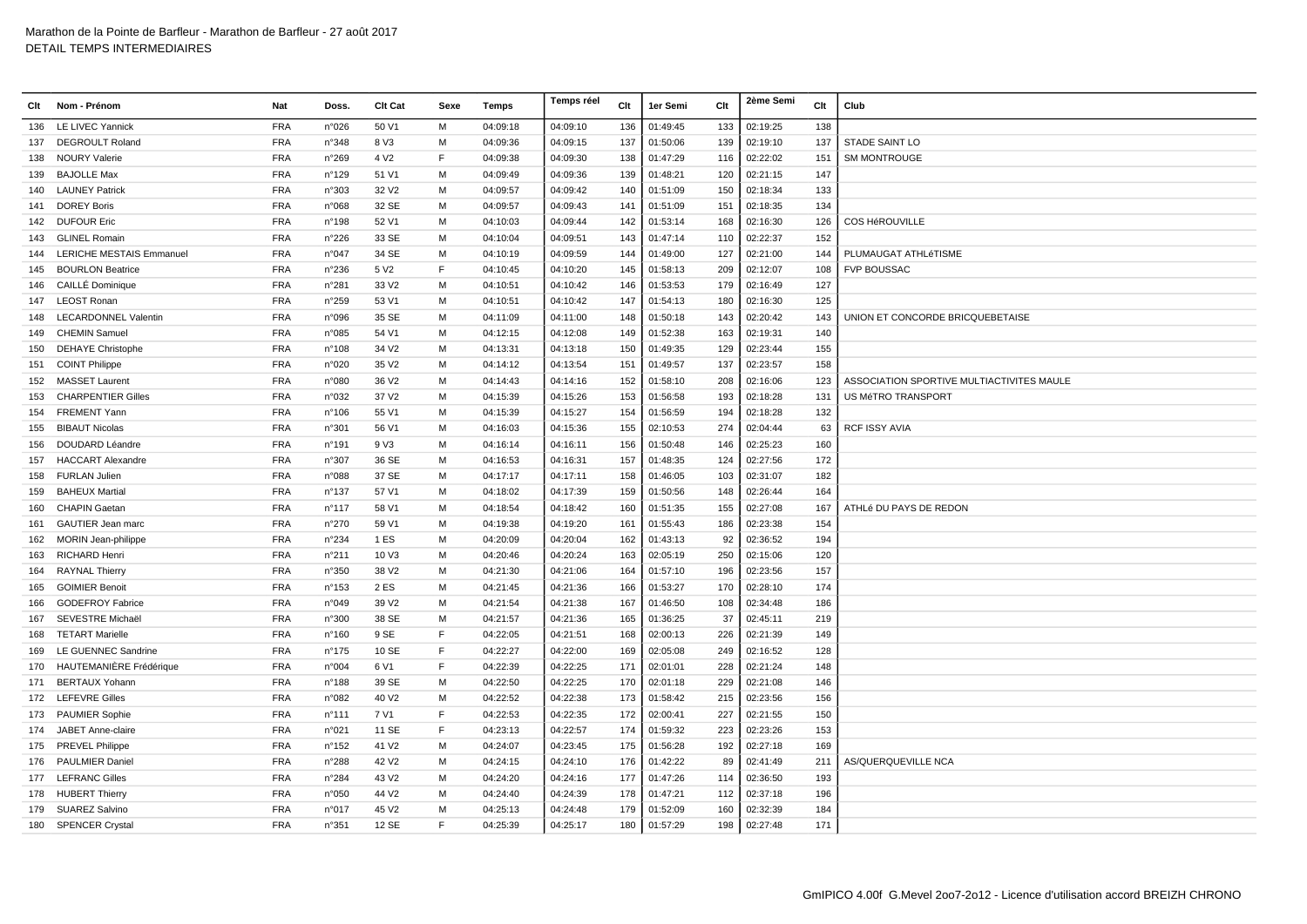| Clt | Nom - Prénom                   | Nat        | Doss.           | Clt Cat           | Sexe | Temps    | Temps réel | Clt | 1er Semi | Clt | 2ème Semi | Clt | Club                                        |
|-----|--------------------------------|------------|-----------------|-------------------|------|----------|------------|-----|----------|-----|-----------|-----|---------------------------------------------|
| 181 | <b>GUESLOT Franck</b>          | <b>FRA</b> | n°342           | 46 V2             | M    | 04:26:36 | 04:26:28   | 181 | 01:50:16 | 140 | 02:36:12  | 190 |                                             |
| 182 | <b>DECONIHOUT Thierry</b>      | <b>FRA</b> | n°104           | 47 V2             | M    | 04:27:07 | 04:26:56   | 182 | 01:58:49 | 219 | 02:28:08  | 173 |                                             |
| 183 | <b>DUNN David</b>              | <b>FRA</b> | n°107           | 11 V3             | M    | 04:27:14 | 04:26:59   | 183 | 01:56:12 | 188 | 02:30:47  | 180 | CS CARENTAN ATHLETISME                      |
| 184 | <b>MESLIN Aurelie</b>          | <b>FRA</b> | $n^{\circ}$ 147 | 13 SE             | F    | 04:27:21 | 04:27:02   | 184 | 01:58:00 | 206 | 02:29:02  | 176 |                                             |
| 185 | <b>COURNEE Yoann</b>           | <b>FRA</b> | $n^{\circ}$ 148 | 40 SE             | M    | 04:27:22 | 04:27:02   | 185 | 01:58:01 | 207 | 02:29:02  | 177 |                                             |
| 186 | <b>BASLE Loic</b>              | <b>FRA</b> | n°186           | 41 SE             | M    | 04:28:04 | 04:27:54   | 186 | 01:52:40 | 164 | 02:35:15  | 188 | <b>FREE RUNNERS</b>                         |
| 187 | <b>HENNEQUART Dorian</b>       | <b>FRA</b> | n°168           | 42 SE             | M    | 04:28:06 | 04:27:54   | 187 | 01:49:41 | 131 | 02:38:14  | 201 |                                             |
| 188 | <b>DUMAS Thierry</b>           | <b>FRA</b> | n°132           | 60 V1             | м    | 04:28:28 | 04:28:13   | 189 | 01:54:16 | 181 | 02:33:57  | 185 |                                             |
| 189 | <b>ANDREY Danchenko</b>        | <b>FRA</b> | n°329           | 43 SE             | м    | 04:28:38 | 04:28:07   | 188 | 01:56:16 | 189 | 02:31:51  | 183 |                                             |
| 190 | MAQUIGNON éric                 | <b>FRA</b> | n°185           | 61 V1             | м    | 04:28:41 | 04:28:24   | 190 | 01:47:50 | 118 | 02:40:34  | 206 |                                             |
| 191 | OLIVIER Jean-claude            | <b>FRA</b> | $n^{\circ}$ 169 | 48 V <sub>2</sub> | м    | 04:29:40 | 04:29:22   | 191 | 02:02:13 | 236 | 02:27:10  | 168 |                                             |
| 192 | PIERRE Jérôme                  | <b>FRA</b> | n°333           | 62 V1             | M    | 04:29:54 | 04:29:39   | 192 | 01:48:30 | 121 | 02:41:10  | 210 |                                             |
| 193 | <b>LAINE-CACITTI Catherine</b> | <b>FRA</b> | n°318           | 8 V1              | F    | 04:29:58 | 04:29:42   | 193 | 02:04:13 | 245 | 02:25:30  | 161 |                                             |
| 194 | <b>LEGRIFFON Yannick</b>       | <b>FRA</b> | n°239           | 63 V1             | м    | 04:30:00 | 04:29:52   | 194 | 01:52:13 | 161 | 02:37:39  | 197 |                                             |
| 195 | <b>THOMACHOT Michel</b>        | <b>FRA</b> | $n^{\circ}$ 173 | 12 V3             | м    | 04:30:43 | 04:30:32   | 195 | 01:53:38 | 175 | 02:36:55  | 195 | SSCS FOYER RURAL DE VILLIERS SAINT FREDERIC |
| 196 | <b>EDOUARD David</b>           | <b>FRA</b> | n°249           | 64 V1             | м    | 04:30:56 | 04:30:53   | 196 | 01:44:30 | 98  | 02:46:24  | 220 |                                             |
| 197 | <b>LAGARDE Stephane</b>        | <b>FRA</b> | n°286           | 65 V1             | м    | 04:32:20 | 04:32:14   | 197 | 01:48:45 | 125 | 02:43:29  | 212 |                                             |
| 198 | <b>GOMES Alexis</b>            | <b>FRA</b> | n°127           | 44 SE             | M    | 04:32:47 | 04:32:40   | 199 | 01:43:13 | 91  | 02:49:28  | 225 |                                             |
| 199 | <b>BARBEDETTE Jean</b>         | <b>FRA</b> | $n^{\circ}$ 116 | 49 V <sub>2</sub> | м    | 04:32:58 | 04:32:38   | 198 | 01:56:25 | 191 | 02:36:13  | 191 |                                             |
| 200 | <b>PERRIER Corinne</b>         | <b>FRA</b> | n°196           | 6 V <sub>2</sub>  | F    | 04:33:38 | 04:33:17   | 200 | 02:03:59 | 244 | 02:29:18  | 179 |                                             |
| 201 | <b>LANGLOIS Julien</b>         | <b>FRA</b> | n°022           | 45 SE             | м    | 04:33:55 | 04:33:39   | 201 | 01:55:03 | 184 | 02:38:37  | 202 |                                             |
| 202 | <b>BERTHE La licorne</b>       | <b>FRA</b> | n°298           | 14 SE             | E    | 04:34:28 | 04:34:02   | 202 | 01:57:15 | 197 | 02:36:47  | 192 | LA LICORNE DU STADE DIEPPOIS                |
| 203 | LEVAVASSEUR Lilian             | <b>FRA</b> | n°243           | 66 V1             | M    | 04:34:48 | 04:34:30   | 203 | 01:58:40 | 214 | 02:35:51  | 189 |                                             |
| 204 | <b>LEVILLAIN Alain</b>         | <b>FRA</b> | n°275           | 50 V2             | M    | 04:34:50 | 04:34:38   | 204 | 01:36:24 | 36  | 02:58:14  | 248 |                                             |
| 205 | <b>GUILLOT Patrice</b>         | <b>FRA</b> | n°214           | 51 V2             | м    | 04:36:10 | 04:35:57   | 205 | 01:51:34 | 154 | 02:44:24  | 215 | ATHLE DU PAYS DE REDON                      |
| 206 | <b>HERVE Marie-laure</b>       | <b>FRA</b> | n°057           | 15 SE             | F    | 04:36:15 | 04:36:00   | 206 | 02:07:21 | 260 | 02:28:40  | 175 |                                             |
| 207 | <b>JAUD Severine</b>           | <b>FRA</b> | n°336           | 9 V1              | F    | 04:37:15 | 04:36:51   | 207 | 02:07:48 | 264 | 02:29:03  | 178 |                                             |
| 208 | <b>STEINBRUCK Cedric</b>       | <b>FRA</b> | $n^{\circ}166$  | 67 V1             | M    | 04:37:25 | 04:37:09   | 209 | 01:58:00 | 205 | 02:39:10  | 204 |                                             |
| 209 | MARLIER Jean loup              | <b>FRA</b> | $n^{\circ}$ 156 | 52 V <sub>2</sub> | M    | 04:37:28 | 04:37:21   | 210 | 01:58:17 | 210 | 02:39:05  | 203 |                                             |
| 210 | <b>BERTIN Eddy</b>             | <b>FRA</b> | n°101           | 46 SE             | м    | 04:37:28 | 04:37:06   | 208 | 02:02:08 | 234 | 02:34:58  | 187 |                                             |
|     | 211 CREPIN Emmanuel            | <b>FRA</b> | n°256           | 47 SE             | м    | 04:37:35 | 04:37:24   | 211 | 01:49:18 | 128 | 02:48:07  | 223 | <b>ADC LOCHES</b>                           |
| 212 | <b>LAINE Patrice</b>           | <b>FRA</b> | n°317           | 53 V2             | M    | 04:38:11 | 04:37:56   | 212 | 01:39:16 | 58  | 02:58:40  | 250 | STADE ATHLETIQUE BAYEUSAIN                  |
| 213 | <b>GABORIAU Fabrice</b>        | <b>FRA</b> | n°092           | 54 V2             | м    | 04:39:16 | 04:39:05   | 213 | 01:59:02 | 221 | 02:40:03  | 205 |                                             |
| 214 | BERNARD Julien                 | <b>FRA</b> | $n^{\circ}$ 197 | 48 SE             | м    | 04:40:06 | 04:39:51   | 214 | 01:58:43 | 216 | 02:41:09  | 209 |                                             |
| 215 | <b>NEHOU Anthony</b>           | <b>FRA</b> | n°167           | 49 SE             | м    | 04:41:43 | 04:41:35   | 215 | 01:57:52 | 204 | 02:43:43  | 214 |                                             |
| 216 | <b>AUBERT Vincent</b>          | <b>FRA</b> | n°229           | 50 SE             | м    | 04:43:01 | 04:42:48   | 216 | 01:46:16 | 105 | 02:56:33  | 242 |                                             |
|     | 217 AUBERT Richard             | <b>FRA</b> | n°285           | 13 V3             | M    | 04:43:01 | 04:42:49   | 217 | 01:51:17 | 153 | 02:51:32  | 228 |                                             |
|     | 218 AUBREE Franck              | <b>FRA</b> | $n^{\circ}$ 177 | 68 V1             | м    | 04:43:43 | 04:43:39   | 218 | 01:49:41 | 130 | 02:53:59  | 234 |                                             |
| 219 | DONATI Véronique               | <b>FRA</b> | n°066           | 7 V <sub>2</sub>  | E    | 04:43:53 | 04:43:47   | 220 | 02:05:40 | 254 | 02:38:07  | 199 |                                             |
| 220 | DONATI Jean-frédéric           | <b>FRA</b> | n°065           | 14 V3             | M    | 04:43:54 | 04:43:47   | 221 | 02:05:40 | 255 | 02:38:07  | 200 |                                             |
| 221 | <b>ASSEMAT Fabrice</b>         | <b>FRA</b> | n°023           | 69 V1             | м    | 04:44:08 | 04:43:46   | 219 | 02:02:39 | 238 | 02:41:07  | 208 |                                             |
| 222 | <b>PRUVOT Mathieu</b>          | <b>FRA</b> | n°038           | 51 SE             | м    | 04:44:13 | 04:44:02   | 222 | 01:58:59 | 220 | 02:45:04  | 218 |                                             |
|     | 223 PILET Antonin              | <b>FRA</b> | $n^{\circ}$ 158 | 52 SE             | M    | 04:45:15 | 04:45:07   | 223 | 01:52:16 | 162 | 02:52:52  | 230 |                                             |
| 224 | <b>DELEPINE Etienne</b>        | <b>FRA</b> | n°326           | 70 V1             | м    | 04:45:15 | 04:45:11   | 224 | 01:53:37 | 173 | 02:51:35  | 229 | NORD COTENTIN ATHLETISME                    |
|     | 225 HEBERT Nicolas             | <b>FRA</b> | $n^{\circ}$ 134 | 53 SE             | м    | 04:45:55 | 04:45:39   | 225 | 01:52:00 | 156 | 02:53:39  | 232 |                                             |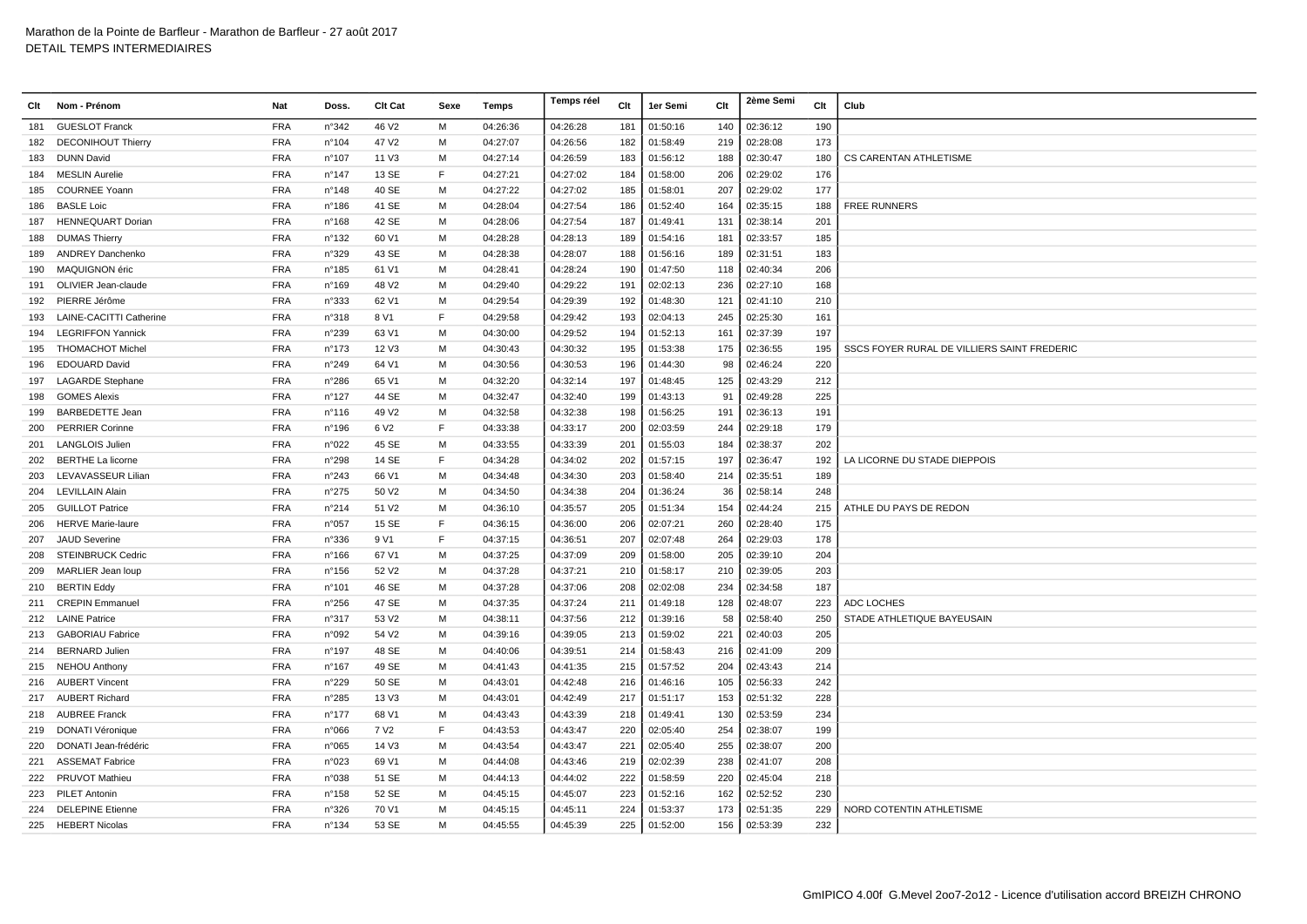| Clt | Nom - Prénom              | Nat        | Doss.          | Clt Cat           | Sexe | Temps    | Temps réel | Clt | 1er Semi | Clt | 2ème Semi | Clt | Club                       |
|-----|---------------------------|------------|----------------|-------------------|------|----------|------------|-----|----------|-----|-----------|-----|----------------------------|
| 226 | RIANT Jean-philippe       | <b>FRA</b> | n°218          | 71 V1             | M    | 04:46:40 | 04:46:15   | 226 | 01:57:32 | 199 | 02:48:44  | 224 |                            |
| 227 | <b>LECOEUR Thomas</b>     | <b>FRA</b> | n°345          | 72 V1             | M    | 04:46:49 | 04:46:30   | 227 | 02:05:33 | 253 | 02:40:58  | 207 | ATHLETIC CLUB DU MARIN     |
| 228 | <b>COURCHAMP Franck</b>   | <b>FRA</b> | n°230          | 73 V1             | м    | 04:48:21 | 04:48:00   | 228 | 02:02:58 | 240 | 02:45:03  | 217 |                            |
| 229 | <b>DESMOULINS Antoine</b> | <b>FRA</b> | $n^{\circ}276$ | 74 V1             | м    | 04:49:19 | 04:48:55   | 229 | 01:53:22 | 169 | 02:55:34  | 239 |                            |
| 230 | <b>BOUTEILLER Jacky</b>   | <b>FRA</b> | n°322          | 55 V2             | м    | 04:49:49 | 04:49:38   | 230 | 01:59:36 | 224 | 02:50:02  | 226 | SPORT LOISIRS ALIERMONTAIS |
| 231 | <b>RUELLE Laurent</b>     | <b>FRA</b> | n°224          | 75 V1             | M    | 04:50:34 | 04:50:16   | 231 | 02:02:12 | 235 | 02:48:04  | 222 |                            |
| 232 | <b>GAUTRON Hubert</b>     | <b>FRA</b> | n°120          | 15 V3             | M    | 04:53:04 | 04:52:41   | 232 | 02:07:49 | 265 | 02:44:53  | 216 |                            |
| 233 | HAUTEMANIÈRE Mette        | <b>FRA</b> | n°011          | 10 V1             | F    | 04:53:28 | 04:53:10   | 233 | 02:15:05 | 286 | 02:38:06  | 198 |                            |
| 234 | <b>HOFF Harald</b>        | <b>FRA</b> | n°240          | 54 SE             | м    | 04:54:03 | 04:53:45   | 234 | 01:57:42 | 201 | 02:56:03  | 241 |                            |
| 235 | <b>THOUMY Gael</b>        | <b>FRA</b> | n°086          | 76 V1             | м    | 04:55:00 | 04:54:58   | 236 | 01:58:24 | 211 | 02:56:35  | 243 |                            |
| 236 | <b>DASTAN Stephane</b>    | <b>FRA</b> | n°310          | 77 V1             | м    | 04:55:17 | 04:54:57   | 235 | 01:56:18 | 190 | 02:58:40  | 249 |                            |
| 237 | MARQUAND Guillaume        | <b>FRA</b> | n°076          | 55 SE             | м    | 04:56:20 | 04:56:04   | 237 | 02:02:15 | 237 | 02:53:49  | 233 |                            |
| 238 | CHETANNEAU Cindy          | <b>FRA</b> | n°217          | 16 SE             | F    | 04:56:31 | 04:56:08   | 238 | 02:12:35 | 280 | 02:43:33  | 213 |                            |
| 239 | <b>LECAVELIER Julien</b>  | <b>FRA</b> | n°149          | 56 SE             | м    | 04:57:38 | 04:57:14   | 239 | 01:58:33 | 213 | 02:58:42  | 251 |                            |
| 240 | LAIR Jean-denis           | <b>FRA</b> | n°056          | 16 V3             | м    | 04:57:52 | 04:57:35   | 240 | 01:59:31 | 222 | 02:58:05  | 246 |                            |
| 241 | <b>ROTROU Eric</b>        | <b>FRA</b> | n°182          | 56 V2             | M    | 04:59:01 | 04:58:40   | 241 | 02:07:58 | 268 | 02:50:42  | 227 |                            |
| 242 | <b>TAILLEFER Alain</b>    | <b>FRA</b> | n°194          | 78 V1             | м    | 04:59:16 | 04:59:09   | 243 | 02:03:52 | 242 | 02:55:18  | 238 |                            |
| 243 | <b>TAILLEFER Katia</b>    | <b>FRA</b> | n°193          | 1 ES              | F    | 04:59:17 | 04:59:09   | 242 | 02:03:52 | 243 | 02:55:17  | 237 |                            |
| 244 | <b>SIMON Patrick</b>      | <b>FRA</b> | n°215          | 79 V1             | M    | 04:59:34 | 04:59:24   | 244 | 01:54:51 | 183 | 03:04:33  | 258 |                            |
| 245 | <b>BALTENNECK Maxime</b>  | <b>FRA</b> | n°221          | 57 SE             | м    | 04:59:52 | 04:59:40   | 245 | 02:01:36 | 231 | 02:58:04  | 244 |                            |
| 246 | <b>DUBOIS Daniel</b>      | <b>FRA</b> | n°222          | 57 V2             | M    | 04:59:53 | 04:59:41   | 246 | 02:01:36 | 230 | 02:58:05  | 245 |                            |
| 247 | <b>BARON Jacques</b>      | <b>FRA</b> | n°314          | 58 V2             | м    | 05:00:49 | 05:00:27   | 247 | 02:13:20 | 283 | 02:47:07  | 221 |                            |
| 248 | <b>AUBRY Boris</b>        | <b>FRA</b> | n°189          | 80 V1             | м    | 05:01:13 | 05:00:50   | 248 | 02:07:41 | 263 | 02:53:10  | 231 |                            |
| 249 | MOUELLE NDUME Jacques     | <b>FRA</b> | n°338          | 58 SE             | м    | 05:01:35 | 05:01:10   | 249 | 01:43:22 | 93  | 03:17:49  | 277 |                            |
| 250 | <b>VALOGNES Pascal</b>    | FRA        | n°321          | 59 V2             | M    | 05:03:05 | 05:03:01   | 250 | 01:58:25 | 212 | 03:04:36  | 259 |                            |
| 251 | <b>MARQUET Christine</b>  | <b>FRA</b> | n°051          | 8 V <sub>2</sub>  | F    | 05:06:06 | 05:05:57   | 253 | 02:07:50 | 266 | 02:58:08  | 247 | S/L MONTATAIRE AC          |
| 252 | <b>DANTZER Gilbert</b>    | <b>FRA</b> | n°033          | 17 V3             | M    | 05:06:08 | 05:05:55   | 251 | 02:03:04 | 241 | 03:02:51  | 255 |                            |
| 253 | <b>FREIS Daniel</b>       | <b>FRA</b> | n°273          | 18 V3             | м    | 05:06:24 | 05:05:56   | 252 | 02:05:21 | 251 | 03:00:36  | 253 | <b>JAC ST NICOLAS</b>      |
| 254 | <b>GENDREAU Nathalie</b>  | <b>FRA</b> | $n^{\circ}274$ | 11 V1             | F    | 05:06:31 | 05:06:04   | 254 | 02:11:15 | 276 | 02:54:49  | 235 |                            |
| 255 | <b>CHALLE Bernie</b>      | <b>FRA</b> | n°206          | 59 SE             | м    | 05:06:33 | 05:06:19   | 255 | 01:58:48 | 218 | 03:07:31  | 263 |                            |
| 256 | <b>HÉBERT Grégoire</b>    | <b>FRA</b> | $n^{\circ}262$ | 60 SE             | м    | 05:06:33 | 05:06:21   | 256 | 01:53:52 | 178 | 03:12:30  | 270 |                            |
| 257 | <b>LETRECHER Yann</b>     | <b>FRA</b> | n°327          | 61 SE             | M    | 05:06:36 | 05:06:22   | 257 | 01:58:43 | 217 | 03:07:39  | 264 |                            |
| 258 | <b>LAVALLEY Caroline</b>  | <b>FRA</b> | n°268          | 12 V1             | F    | 05:07:27 | 05:07:12   | 258 | 02:12:19 | 279 | 02:54:53  | 236 |                            |
| 259 | <b>DAVID Philippe</b>     | <b>FRA</b> | n°052          | 60 V2             | M    | 05:07:40 | 05:07:19   | 259 | 02:07:52 | 267 | 02:59:28  | 252 | LES KEKES DU BOCAGE        |
| 260 | <b>KERGAL Elise</b>       | <b>FRA</b> | n°105          | 17 SE             | F    | 05:08:46 | 05:08:44   | 260 | 02:13:00 | 282 | 02:55:45  | 240 |                            |
| 261 | <b>MAUGARS Jeremy</b>     | <b>FRA</b> | n°244          | 62 SE             | м    | 05:11:58 | 05:11:31   | 261 | 02:06:51 | 256 | 03:04:41  | 260 |                            |
| 262 | <b>DEBRIX Noel</b>        | <b>FRA</b> | n°332          | 19 V3             | м    | 05:13:18 | 05:13:04   | 262 | 02:07:21 | 261 | 03:05:43  | 262 |                            |
| 263 | <b>BARBOTEAU Laurent</b>  | <b>FRA</b> | n°290          | 61 V2             | м    | 05:13:24 | 05:13:14   | 263 | 02:08:23 | 269 | 03:04:51  | 261 |                            |
| 264 | <b>LAURENT Dominique</b>  | <b>FRA</b> | n°009          | 62 V <sub>2</sub> | M    | 05:14:46 | 05:14:20   | 264 | 01:59:55 | 225 | 03:14:26  | 274 |                            |
| 265 | <b>ECK Monique</b>        | <b>FRA</b> | n°064          | 9 V <sub>2</sub>  | F    | 05:14:51 | 05:14:44   | 265 | 02:11:59 | 278 | 03:02:45  | 254 |                            |
| 266 | <b>FIELDS Ciaron</b>      | <b>FRA</b> | n°220          | 81 V1             | м    | 05:15:46 | 05:15:18   | 266 | 02:04:54 | 246 | 03:10:24  | 268 |                            |
| 267 | <b>FRIBOULET Pascal</b>   | <b>FRA</b> | n°165          | 63 V2             | м    | 05:16:03 | 05:15:57   | 267 | 02:12:47 | 281 | 03:03:11  | 256 |                            |
| 268 | SEVESTRE Jean-michel      | <b>FRA</b> | n°209          | 64 V <sub>2</sub> | м    | 05:16:34 | 05:16:12   | 268 | 02:02:55 | 239 | 03:13:17  | 272 |                            |
| 269 | LE BRAS Augustin          | <b>FRA</b> | n°341          | 65 V <sub>2</sub> | м    | 05:19:10 | 05:18:59   | 269 | 02:05:00 | 247 | 03:13:59  | 273 |                            |
|     | 270 SECHET Bruno          | <b>FRA</b> | n°289          | 20 V3             | M    | 05:19:32 | 05:19:05   | 270 | 02:10:53 | 275 | 03:08:12  | 265 |                            |
|     |                           |            |                |                   |      |          |            |     |          |     |           |     |                            |